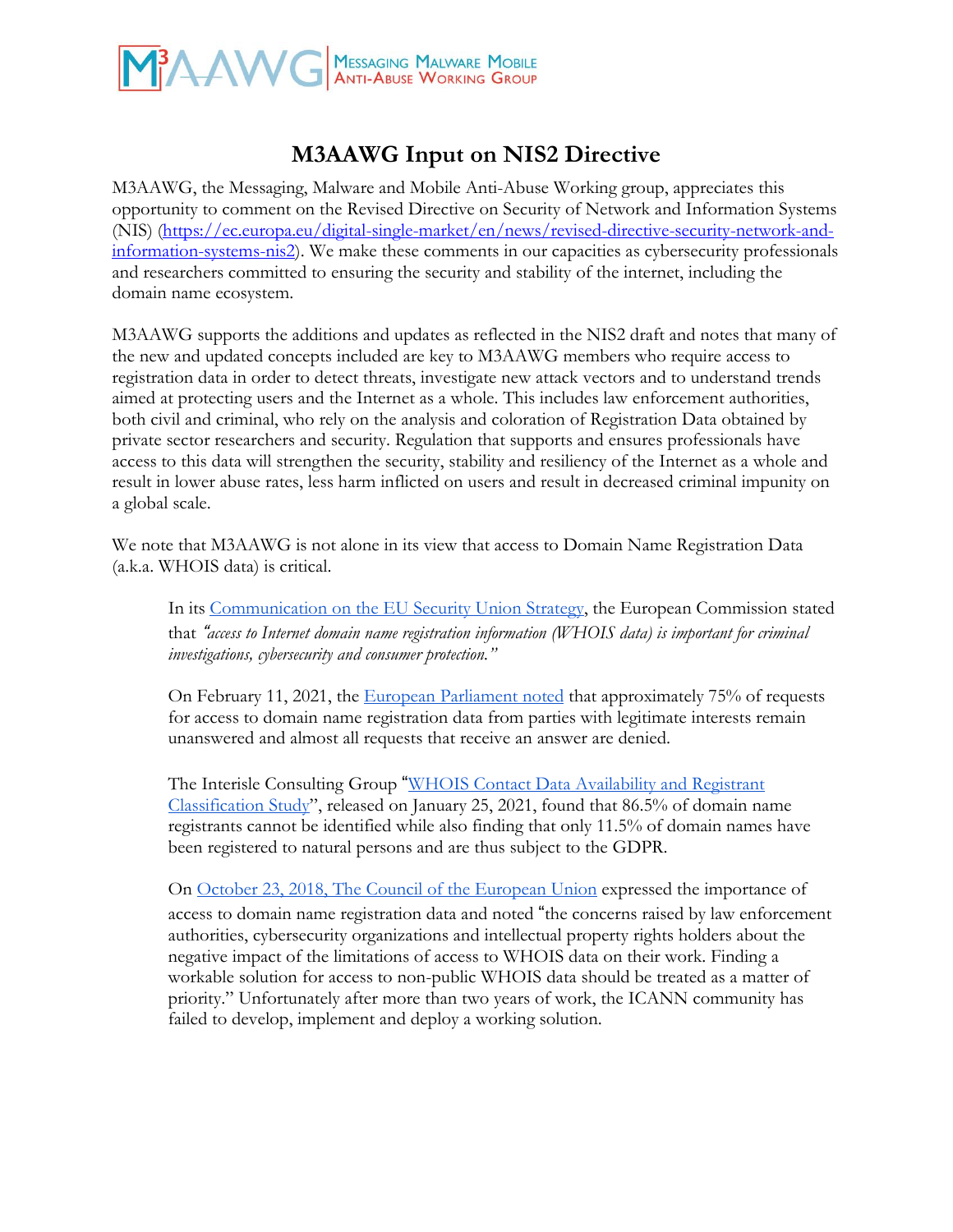# **Suggested Clarifications and Improvements**

M3AAWG appreciates the opportunity to provide our input on the current draft text, and detail our suggested clarifications and amendments below for your consideration.

## **Establishing that access to domain name registration data is a public interest**

Given the impact the GDPR has had on the availability of domain name registration data since May 2018 resulting in increasing levels of cybersecurity threats and creating a significant impediment forensic investigations, M3AAWG believes the Commission should establish the public interest nature of domain name registration data and mandate that, at a minimum, the registrant name and a verified registrant email address be published publicly. This publication should apply whether the registrant is a legal or a natural person. Establishing the public interest nature of domain name registration data is equivalent to similar publicly accessible directories, including the European Trademark Register. We argue however that the public interest in these registration data elements (Registrant name and verified email address) are in fact of greater importance to ensuring public welfare, safety and cybersecurity.

As such, we suggest that Article 23.5 be updated to define this public interest and that a new article be added that explicitly required the registrant name and verified email address be publicly available.

#### **Ensuring the term DNS service provider is sufficiently defined**

Article 4.9, describes a DNS service provider as "a top-level domain (TLD) name registry, a cloud computing service provider, a data center service provider, a content delivery network provider as referred to in point 8 of Annex I or II entities referred to in point 6 of Annex II that are not established in the Union, which may be addressed by a national competent authority or a CSIRT instead of the entity with regard to the obligations of that entity under this Directive;"

Given the evolution of the current domain name registration ecosystem over time, M3AAWG strongly suggests that the article fully defines all entities providing domain name registration services. As such, in addition to domain name registries, DNS service providers must also include:

- registrars
- privacy registration service providers
- proxy registration service providers
- domain name resellers

This definition must apply to the language in Articles 23.1, 23.2, 23.3 and Recitals 15, 61, 62.

#### **Explicitly defining what data constitutes domain name Registration data**